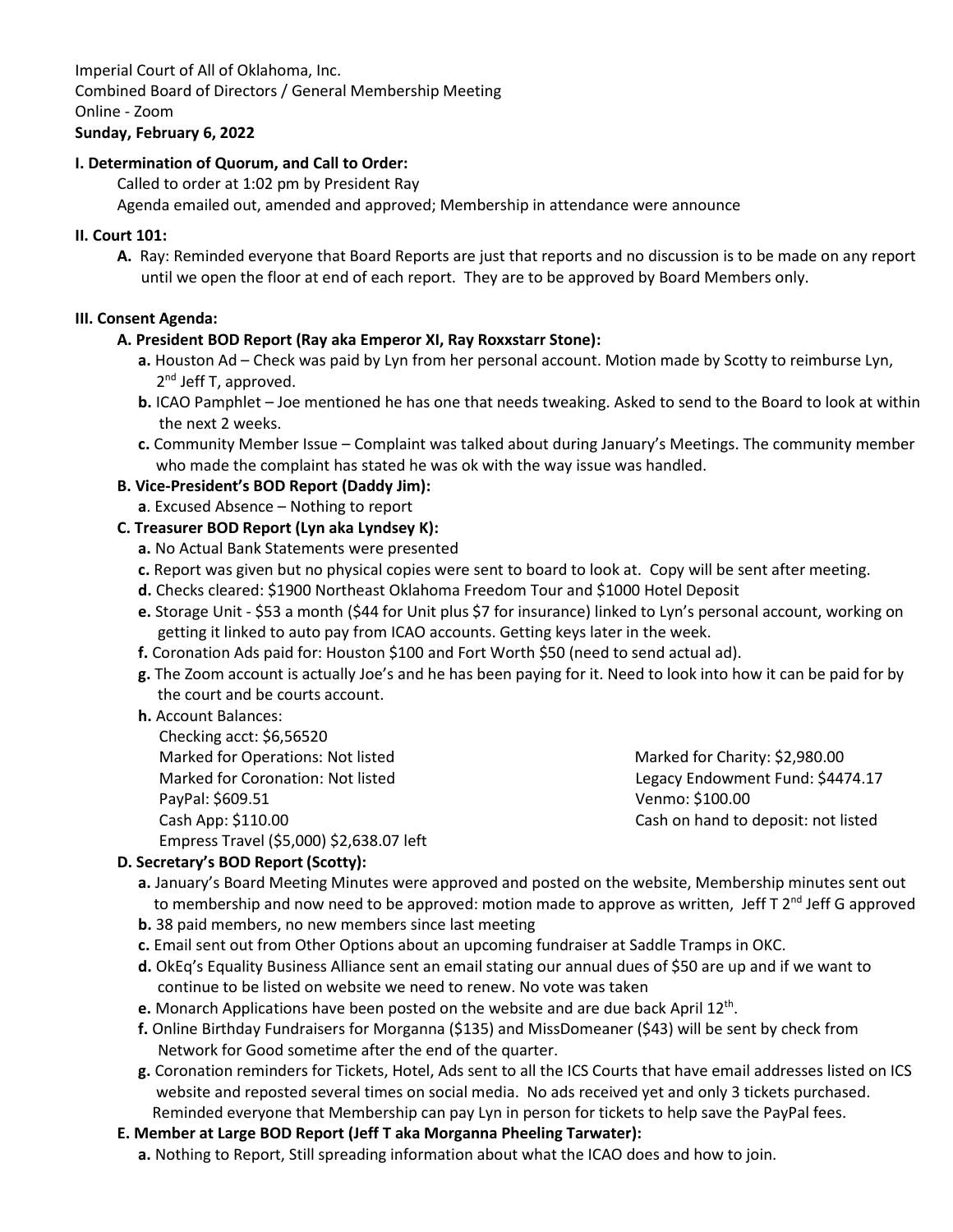#### **F. Deans BOD Report (Emperor XII, Jeff Germany):**

- **a.** Reminded everyone about Monarch XIV Applications and how the screenings process and campaigning will work.
- **b.** Voting set for March 26<sup>th</sup>: Tulsa 12:30 pm 2:30 pm at OkEQ / 9 pm 11 pm at Tulsa Eagle

```
OKC -11:30 am -1:30 pm at Other Options / 9:30 pm -11:30 pm at Frankie's
```
Razor and Pup Wulf will help Jeff G in OKC / Scotty, Joe and James will be helping in Tulsa

**c.** Candidate Interviews: February 20<sup>th</sup> at OkEQ at Noon.

# **G. Monarch BOD Report (Absolute Empress XIII, Rayna Over aka Frank):**

**a.** Coronation Committee met prior to this meeting, everything is on task

# **H. ICP's BOD Report (Paul aka Eric Shun and Jeff T aka Morganna Pheeling Tarwater):**

# **Paul:**

**a.** Everything going great, nothing new to report

Motion was made to approval all reports as given by Franklin (Rayna), 2<sup>nd</sup> Jeff T (Morganna), Approved **IV. Old Business:**

# **A. Storage Unit:**

**a.** Already talked about during Treasurer Report

#### **V. Committee Reports:**

# **A. PNP / Bylaw Committee (Jeff T aka Morganna Chairperson):**

**a.** Nothing to report till the March Meeting

# **VI. New Business:**

# **A. Candidate Applications/Deadline and Rules:**

# **Ray:**

- **a.** Already talked about during Dean Report
- **b.** Reminded everyone they can not discuss candidacy with anyone except Board Member or E & E Council Member.

#### **B. Screening Committee:**

# **Ray:**

**a**. Jeff spoke that he has already talked to everyone on the committee and they will meet just before candidates show up to get questions made.

# **C. ICS Annual Projects for 2022:**

#### **Ray:**

**a.** Reminded everyone about the email and posts on social media that mentioned the following need to be worked on: **1.** Matthew Shepard / Erase the Hate campaign – need to do at least 1 fundraiser as a court **2.** Elder Care

# **D. ICC Line of Succession:**

**Ray:**

**a.** Line was updated and posted on social media

# **E. Board of Directors Open Seats for Reign XIV:**

**Ray:**

**a.** Open positions are President / Secretary and nominations will be taken during the March Meeting

# **F. Member Awards for Coronation XIV:**

**Ray:**

**a.** Members of the Year (top 2 nominess), Entertainer of the Year (from Rayna's nominations)

- **b.** Pride Award Nominees: Kitty Quinn Khrystian, Tiffanie Paige
- **c.** Spirit Award Nominees: CLJ's Bar, District Hotel, Tim Dickman (Tulsa Eagle owner)

# **VII. Membership Meeting (Absolute Empress XIII Rayna Over aka Frank):**

# **A. Coronation Theme:**

- **a.** Was explained in more detail
- **B. Table Decorations & Ballroom Decorations:**

**a.** Committee is in place, examples were shown, Membership were requested to help on Saturday set up.

#### **C. Opening Number:**

**a.** If interested in being part of number, message Rayna privately.